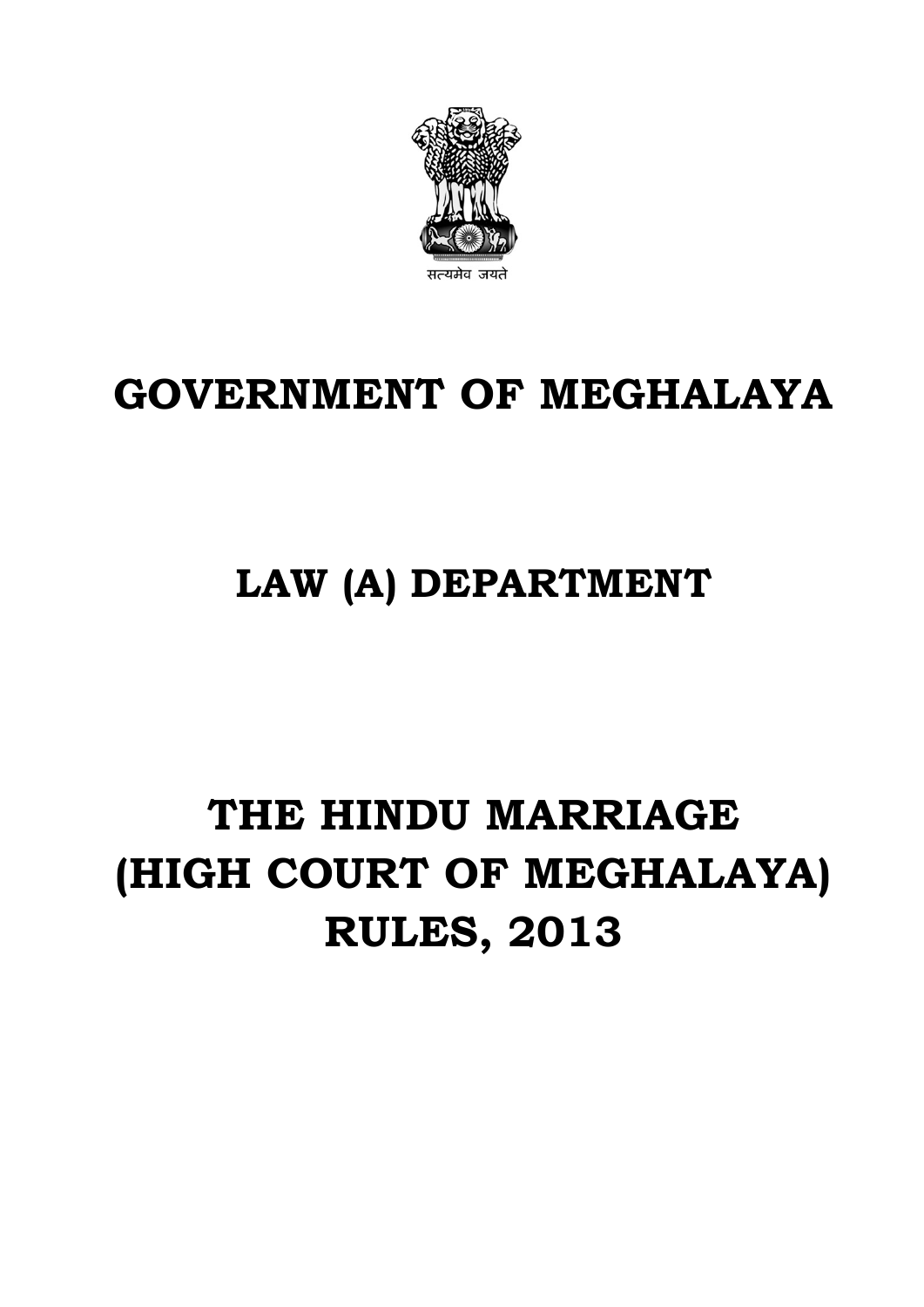#### **THE HINDU MARRIAGE (HIGH COURT OF MEGHALAYA) RULES 2013**

**No.HCM.II/430/2013/6021.-** In exercise of the powers conferred by Sections 14 and 21 of the Hindu Marriage Act, 1955 (Act No.XXV of 1955) with all its amendments up-to date, the High Court of Meghalaya is pleased to make the following Rules for regulating the proceedings under the said Act.

**1. Short title. –** These Rules may be called the Hindu Marriage (High Court of Meghalaya) Rules 2013.

**2. Commencement. –** These Rules shall take effect from the date of their publication in the Gazette.

**3. Definitions. –** Notwithstanding anything contained contrary to the subject or context, in these Rules:

(i) "Act" means the Hindu Marriage Act, 1955(Central Act No.XXV of 1955) with all its up-to date amendments.

(ii) "Court" means the District Court as mentioned in Section 3(6) of the Act or the Family Court created under the Family Courts Act 1984.

(iii)"Code" means the Civil Procedure Code, 1908 as amended from time to time.

(iv)"Section" and "sub-section" means section and sub- section of the Act respectively.

(v) All terms and expressions used in these Rules shall carry the same meaning as assigned to them in the Act.

**4. Petition. –** (i) Every petition under the Act shall be accompanied by either certified extract from Hindu Marriage Register maintained as per Section 8 of the Act where the marriage is registered under the Act, or, in the absence of the same, an affidavit to the effect that the marriage was solemnised between the spouses under the Hindu rites and rituals.

[(ii) Every petition for divorce on either of the grounds mentioned in clauses (i) and (ii) of sub-section (1-A) of Section 13 of the Act shall be accompanied by certificate copy of the decree of judicial separation or for restitution of conjugal rights as the case may be].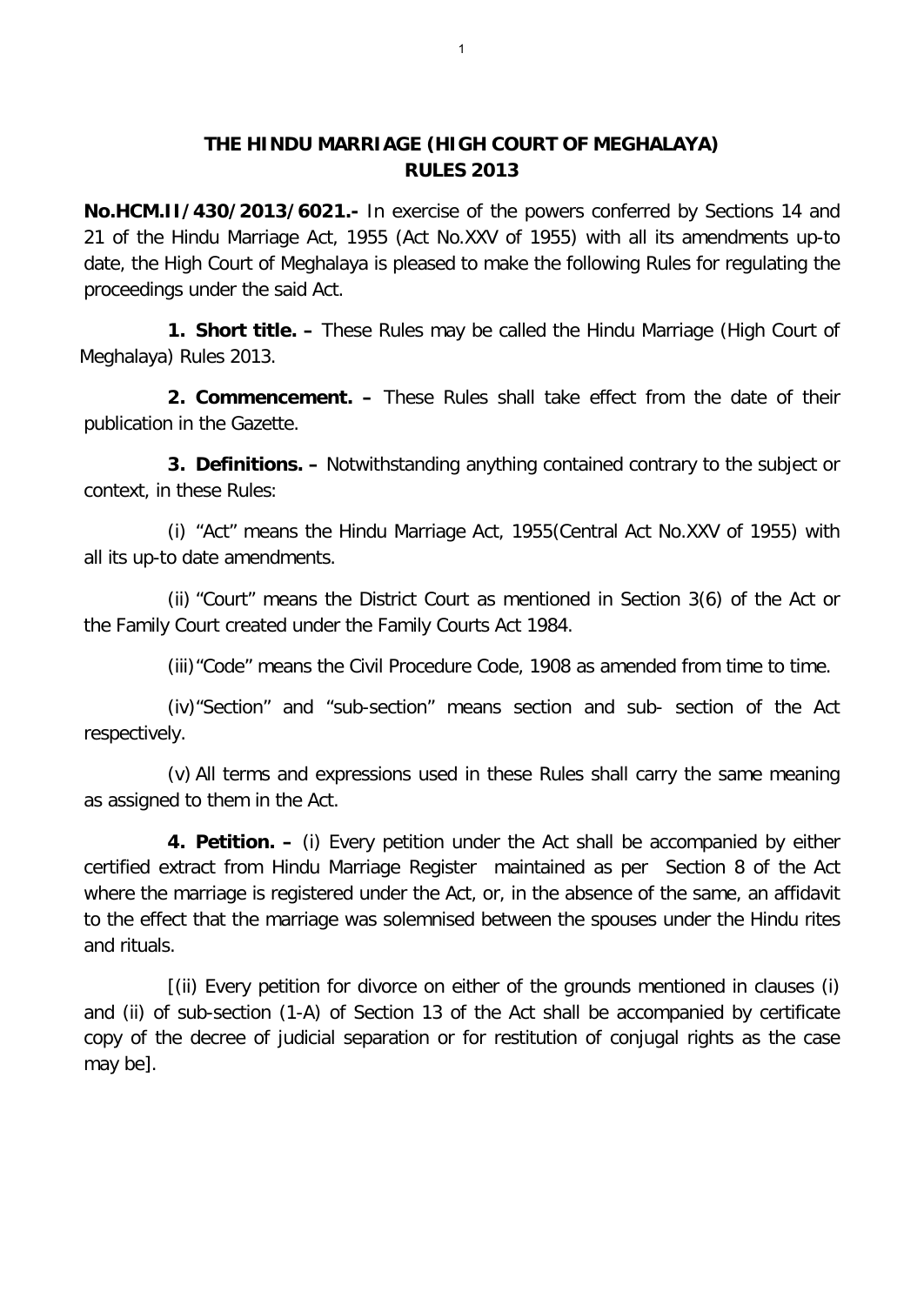**5. Initiation of proceedings.–**All proceedings under the Act shall be initiated by petition viz:…

- (i) Under Section 9 for restitution of conjugal rights.
- (ii) Under Section 10(1) and 10(2) for Judicial separation and for rescinding a decree for Judicial separation.
- (iii) Under Sections 11 and 12 of the Act for nullifying a marriage.
- (iv) Under Section 13 and Section 13(b) for a decree a divorce and for decree of divorce by mutual consent respectively.
- (v) Under Section 14 for leave to present a petition for divorce before the expiration of one year from the date of marriage.
- (vi) Under Section 26 for making, revoking, suspending or varying orders and provisions previously made with respect to the custody, maintenance and education of minor children belonging to the spouses to the proceeding.

Note  $-$  In case of (v) and (vi) the petitions should be supported by affidavit as per provision of Civil Procedure Code.

**6. Petition by or against a person suffering from mental disorder. –** A person suffering from mental disorder in any proceeding under the Act shall be treated in all respect and for purposes as a person of unsound mind as contemplated under Order XXXII of the Code.

**7. Contents of petitions.-** In addition to the particulars required under Order VII Rule 1 of the Code and Section 20(1) of the Act, every petition for Judicial separation, nullity of marriage and divorce under Sections 9 and 13 of the Act shall contain the following particulars:-

- (i) The place and date of marriage
- (ii) Whether the spouses were Hindus by religion at the time of the marriage and whether they continue to be so till the date of filing the petition.
- (iii)The name, status, domicile of the spouses before the marriage/after the marriage and at the time of presenting the petition.
- (iv)The principal permanent address where the parties reside at the time of presenting the petition together with the addresses where they last resided together.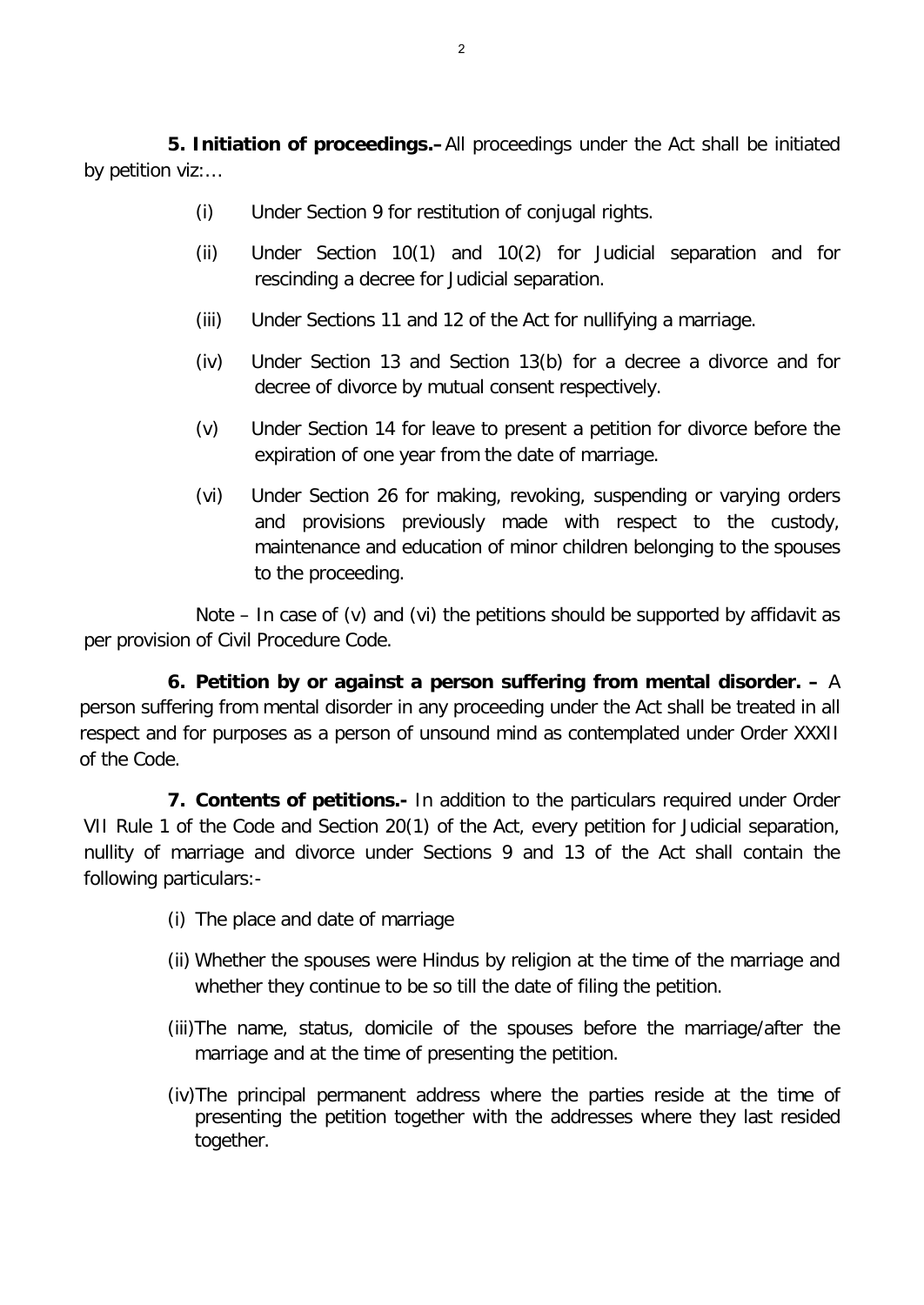- (v) The name of the children, of the marriage, if any, their sex and their dates of birth or ages.
- (vi)If there was any prior proceeding under the Act between the parties, full particulars thereof.
- (vii) If the relief is sought in the ground of matrimonial offence, or offences or other grounds-the time and place of the acts of facts alleged with sufficient material particularly but not the evidence by which they are intended to be proved such as:-
- (a) for restitution of conjugal rights the date or time from which and the circumstances under which the other spouse i.e., the respondent had withdrawn from the Society of the Petitioner.
- (b) for decree of nullity of marriage under Sections 12(1) (c) 12(1) (d) the material particulars and circumstances of force or fraud and the facts with time of discovery of such force or fraud and whether the marital intercourse took place or not with the consent of the Petitioner after the discovery of such facts.
- (c) for a decree of Judicial separation under Section 10(1) and divorce under Section 13(1) (i) on the ground that the other party had voluntary sexual intercourse with any person other than his or her spouse – the name, occupation and place of residence of such person or persons so far they can be ascertained and the specified particulars of such acts of sexual intercourse as far as practicable.
- (d) (i) for alleged desertion the date and time and the circumstances in which it started. (ii) for cruelty-either mental or physical the specific acts or bundle of facts constituting cruelty specifying the place and occasion where and when such acts were committed.
- (e) for unsoundness of mind or mental disorder-the nature of such mental condition and the time when it began to manifest itself and the curative steps taken with the period of treatment.
- (f) for virulent and incurable form the leprosy or venereal diseases in communicable form-when such ailment began to manifest and the nature and the period of curative steps taken.
- (g) for the relief on the grounds specified in Section 13(1) (vi), the date of renunciation and the particulars of the religious order which the other spouse has entered into.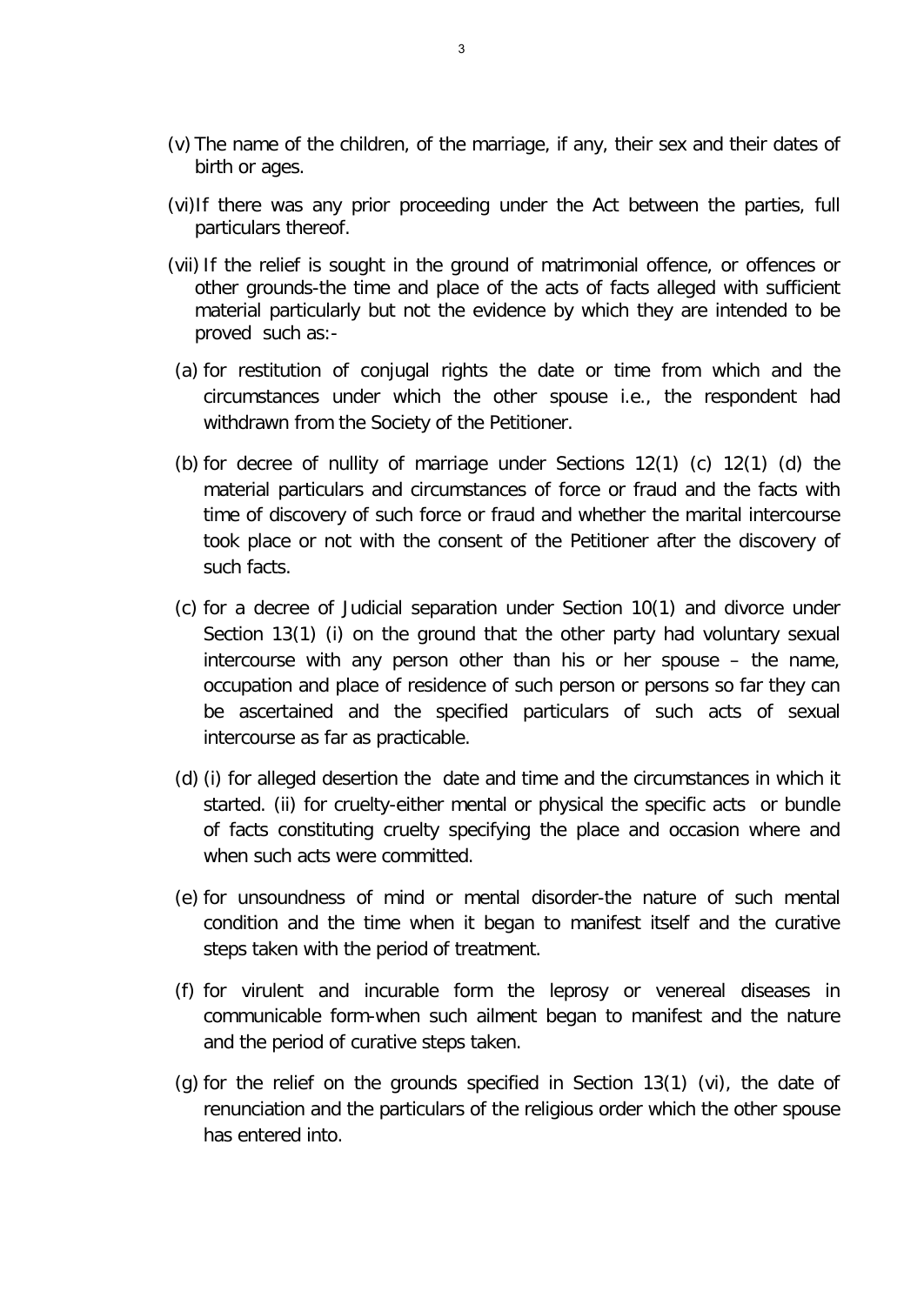- (h) for the relief on the grounds specified in Section 13(1) (vii), the time and the place where the other spouse was last seen or heard of being alive and the steps taken, if any, to ascertain his or her whereabouts;
- (i)for the relief on the grounds of rape or sodomy or bestiality, the occasion, place and the names and address of the persons or the particulars of beast involved in the commission of such acts. In case of conviction or criminal proceedings for committing rape or sodomy, the particulars thereof;
- (j) for relief under Section 13 (2) (iii) of the Act, particulars of decree under Section 18 of the Hindu Adoption and Maintenance Act, 1956 or order under Section 125 of the Criminal Procedure Code, 1973 together with a further statement supported by affidavit that since after the passing of such decree or order, cohabitation between the spouse has not been resumed for one year or upwards;
- (k) for the relief under Section 13(2) (iv) the date of birth of the wife or the particulars showing the age of the wife at the time of the marriage together with the date or time and the place of repudiation with its mode:
- (viii) the particulars of the property as mentioned in Section 27 of the Act.
- (ix) the relief or reliefs prayed for.

**8. Necessary parties. –** (a) In every petition for divorce or Judicial separation on the ground that the other spouse/respondent is living in adultery or has committed adultery with any person, after solemnization of the marriage the petitioner shall make such adulterer or adulteress a co-respondent. The petitioner may however, apply to the court by an application supported by affidavit for leave to dispense with the joinder of such person as a co-respondent on any of the following grounds:-

- (i) that the name of such person is unknown to the Petitioner although he has made all efforts for discovery;
- (ii) that such person is dead;
- (iii)that the Respondent being the wife is leading a life of a prostitute and that the petitioner knows of no person with whom adultery has been committed;
- (iv) for any other sufficient reason that the court may deem fit to consider.

 (b) In every petition under Section 13 (2) (i) of the Act the petitioner shall make "the other wife" mentioned in that section a co-respondent.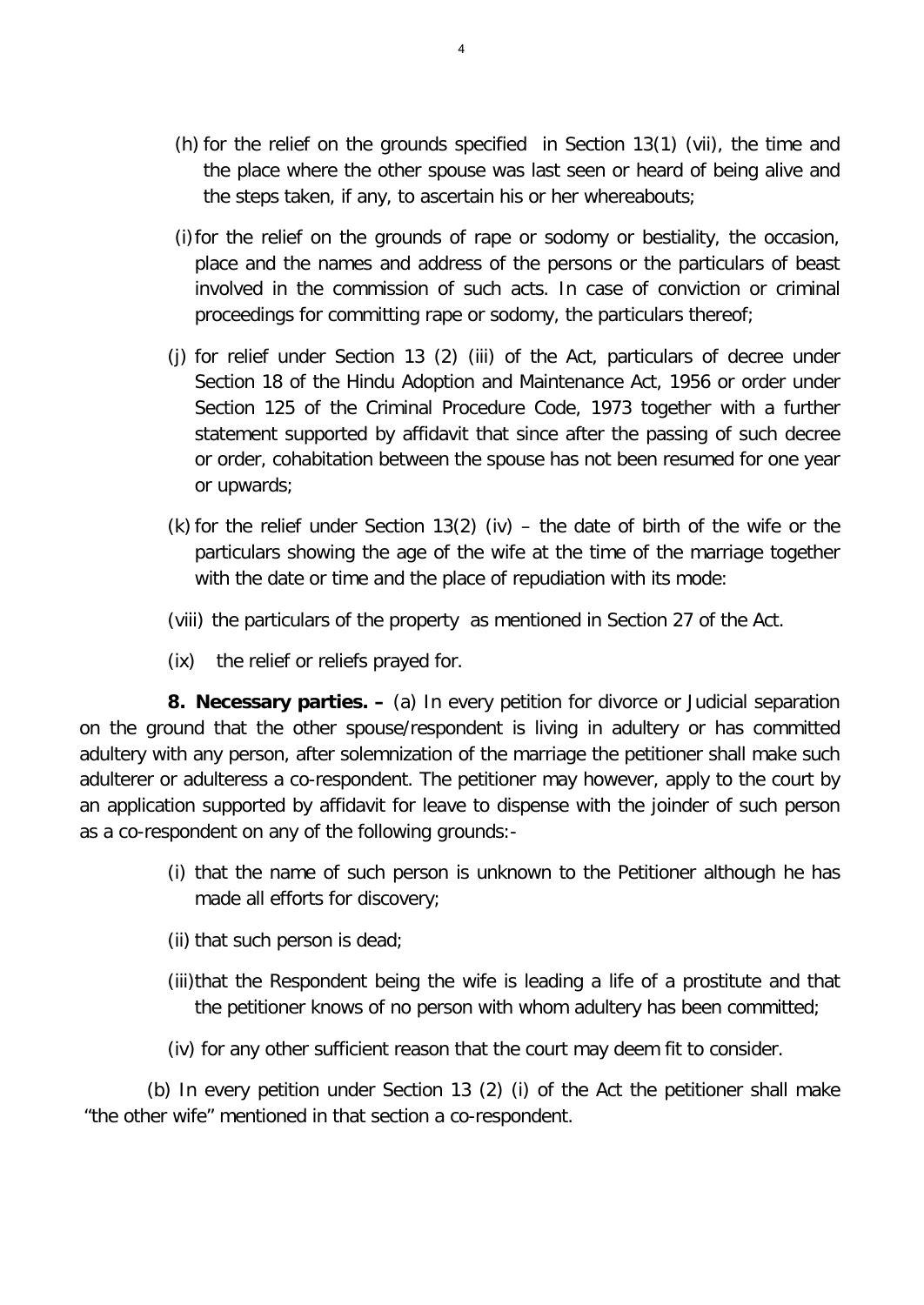(c) In every petition under Section 11 of the Act, the Petitioner shall make the spouse alleged to be living at the time of the marriage as Co-respondent if the relief is sought on contravention of Section 5 (1) of the Act.

**9. Affidavit for non-collusion. –** Every petition (Excepting petitions under Section 11) shall be accompanied by an affidavit to the effect that it is not presented or prosecuted in collusion with the respondent.

**10. Affidavit for non-condonation. –** Where the relief is sought on the ground specified in Section 10 (1) or under Section 13(1) (i) of the Act or where the ground is for cruelty, the petition shall be accompanied by an affidavit to the effect that the petitioner has not, in any manner, been accessory to or connived at the act or acts complained of and that the Petitioner has not condoned the act or acts complained of and has not condoned the cruelty.

**11. Affidavit of non-cohabitation. –** Every petition under Section 13 (1-A) (i) of the Act shall be accompanied by an affidavit made by the Petitioner that there has been no resumption of cohabitation as between the parties to the marriage for a period of one year or more after the passing of a decree for Judicial separation between the parties.

**12. Affidavit for non-restitution of conjugal right. –** Every petition under Section 13 (1) (ii) of the Act shall be accompanied by an affidavit made by the Petitioner to the effect that there has been no restitution of conjugal rights between the parties to the marriage for a period of one year or more after the passing of a decree for conjugal rights between the parties.

**13. Affidavit for mutual consent for divorce.** - Every petition filed jointly by the spouses under Section 13 B (1) of the Act shall be accompanied by an affidavit sworn jointly by the spouses to the effect that they have been living separately for a period of one year or and they have not been able to live together and that they have mutually agreed for dissolution of the marriage.

**14.Verification of the petition. -** Every petition under the Act shall be verified in respect of the statements contained in the petition by the petitioner or some other competent person on behalf of the petitioner in the manner required by the Code.

**15.Application for leave under Section 14 of the Act. – (1)** The application for leave shall be filed accompanied by the original petition intended to be filed for divorce under the Act. In support of the application for leave under Section 14 of the Act there shall be filed an affidavit made by the petitioner setting out the particulars of exceptional hardship or exceptional depravity alleged, whether there was any previous application under the said section, whether there are living children of the marriage with particulars of their age, sex and custody, whether any, attempts were made for reconciliation with the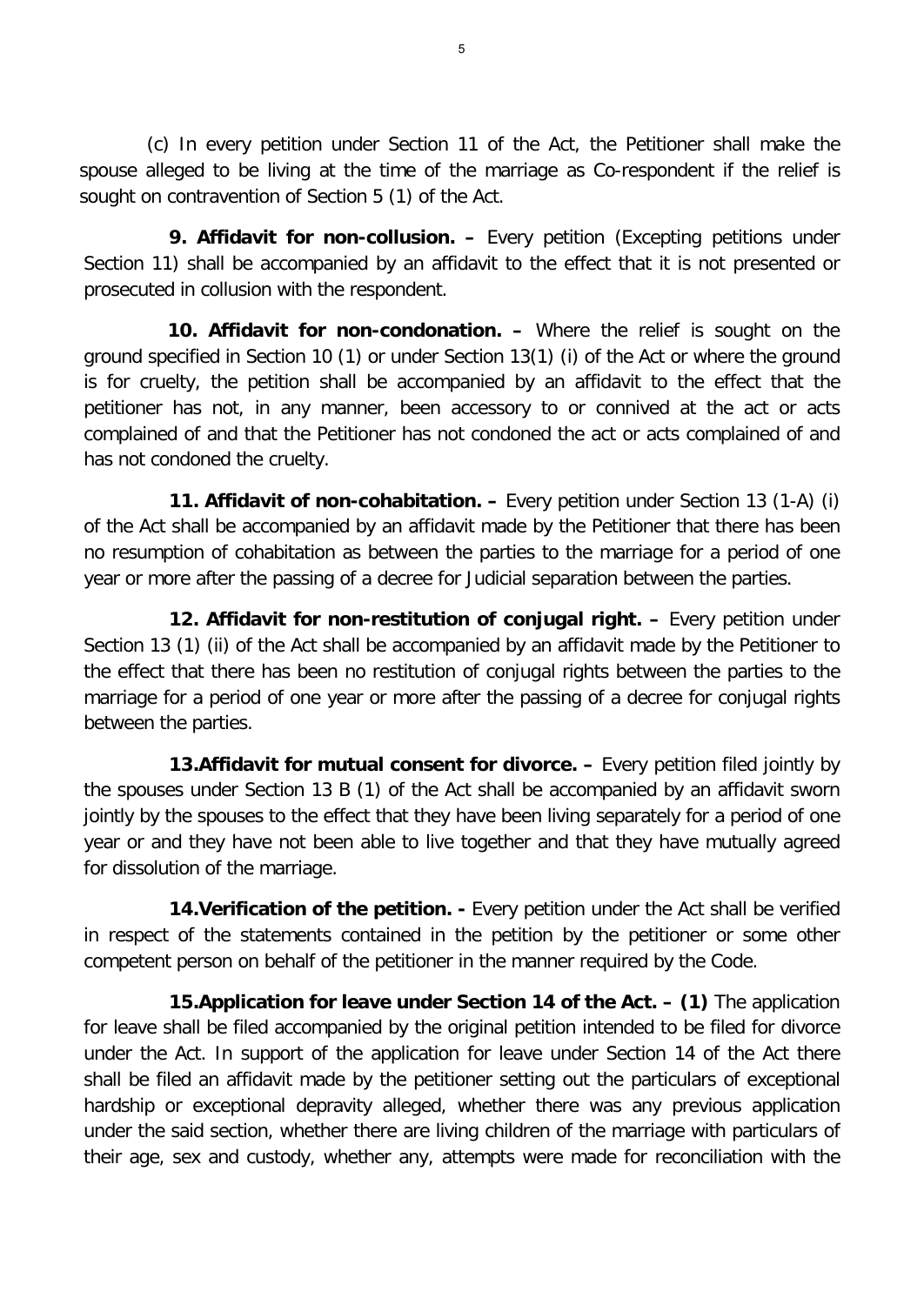result and any other circumstances which may assist the Court in deciding the question, whether there is reasonable probability of a reconciliation between the parties.

**(2)** Notice of the application together with the Original petition for divorce shall be served on the respondent who may contest the same by filing affidavit in opposition.

**(3)** The leave matter may be decided on the basis of Affidavit and counter affidavit. But in exceptional cases the Court may, if necessary, order a deponent to be cross-examined on his or her affidavit.

**(4)** When the Court grants leave, the petition for divorce shall be deemed to be filed duly on the date of the said order provided proper court fee thereon is paid and other requirements fulfilled within the time allowed by the Court.

**16. Notice. –** The Court shall issue notice to the respondent or co-respondent if any, being accompanied by a copy of petition, requiring, unless the Court otherwise directs, the respondent or co-respondent to file his or her written statement in court or before the date fixed in the notice. Every petition and notice under the Act shall be served upon the party intended thereby in the manner provided for summons under Order V of the Code:

Provided that the court may dispense with such service altogether if it deems necessary or expedient to do so.

**17. Written statement in answers to petitions by respondents. –** The provisions of Order VIII of the Code shall apply mutatis mutandis to the written statement, if any, presented by the respondent in answer to the petition. Where a counter-claim is made in terms of Section 23-A of the Act it shall comply with the Rules applicable to petitions on the like grounds.

**18. Mode of taking evidence. –** The witnesses in all proceedings before the court where their attendance can be had, shall be examined orally and if any party may offer himself or herself as a witness and shall be examined, cross-examined and reexamined like any other witness:

Provided that the parties shall be at liberty to verify the respective cases in whole or in part by affidavit, but the deponent in every such affidavit shall on the application of the opposite party or by direction of the Court be subjected to be cross-examined by or on behalf of the opposite party, orally and after such cross-examination may be re-examined by or on behalf of the party by whom such affidavit was filed.

**19. Costs. –** Unless otherwise directed by the court, the cost of the petition under the Act shall be costs as taxed in a suit.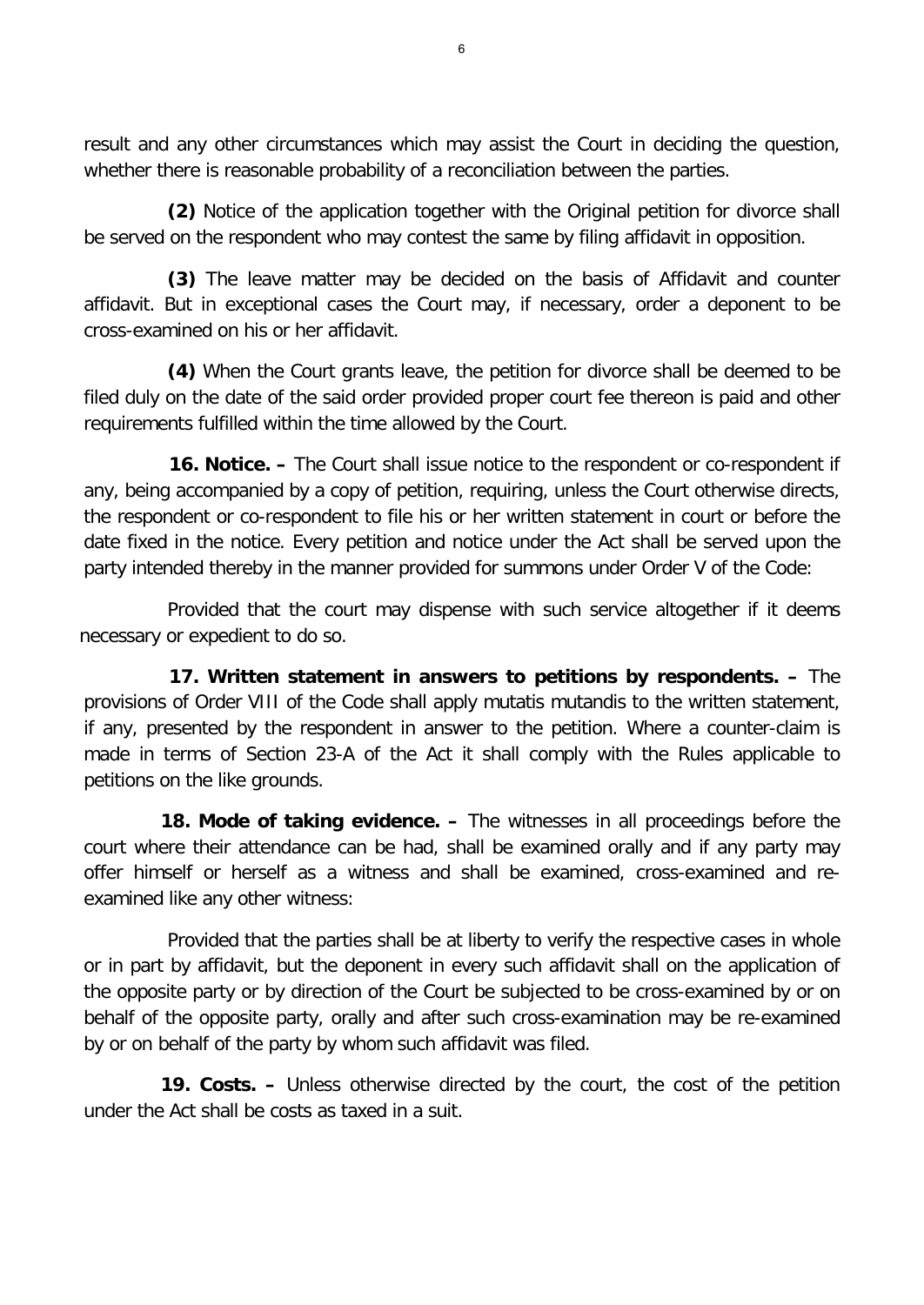**20. Order as to costs. –** The award of costs shall be within the discretion of the court.

Whenever in any petition any alleged adulterer or adulteress has been made a correspondent or any such party have been impleaded as per Section 23-A of the Act and the adultery has been established the court may order co-respondent or the party impleaded to pay the whole or any part of the cost of such proceedings:

Provided that the co-respondent shall not be ordered to pay the costs:-

- (i) if the respondent was at the time of adultery living apart from her husband and leading the life of a prostitute;
- (ii) if the co-respondent had not, at the time of adultery, reason to believe the respondent to be a married person;
- (iii) if the allegation of charge of adultery against the person impleaded under Section 23-A of the Act is found to be baseless or not proved, rather, in that case the person making such allegation shall be asked to pay costs to the party impleaded.

**21. Application for alimony and maintenance. –** Every application for maintenance pendente lite permanent alimony and maintenance or for custody, maintenance and education expenses of minor children shall be supported by an affidavit and shall state the average monthly income of the petitioner and the Respondent, the source of their income, particulars of other moveable and immoveable property owned by the spouses jointly and severally, the details of their liability and dependents, if any, with the names and ages of such dependence.

**22. Supply of certified copy of the decree to the parties. - (1)** In every case where a marriage is dissolved by decree of divorce; the court passing the decree shall give a copy thereof free of cost to each of the parties as per Section 23 (4) of the Act. The copy so supplied shall be authenticated as "true copy" by the court passing the decree.

**(2)** A register shall be maintained in the court where the particulars of decree shall be incorporated and signatures of the parties or their Advocates or agents shall be obtained in token of their having received a copy of the decree.

 **By Order,**

#### **REGISTRAR GENERAL**

7